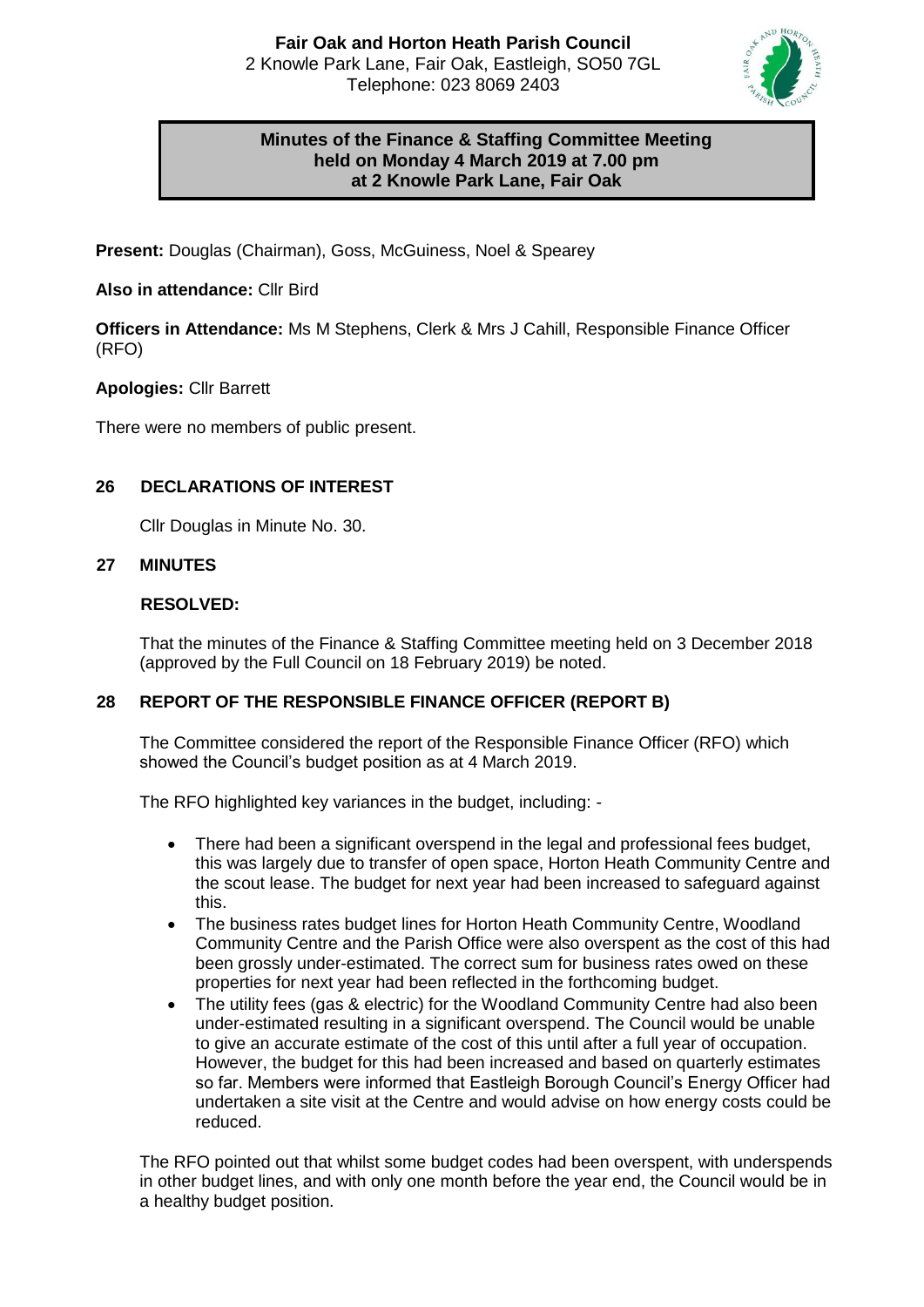## **RESOLVED:**

That the report be noted and that the RFO be thanked for her due diligence and hard work.

## **29 ALLOCATION OF CAPTIAL RESERVES 2019/20 (REPORT C)**

The Committee considered the current capital reserve budget and discussed amendments for the 2019/20 financial year.

Members requested that the RFO action the following amendments to the reserve funds: -

- Code 330 That the resurfacing and re-netting works to the tennis court be given a project start date of 2022.
- Code 350 the £34,000 ear marked for Horton Heath Community Centre be allocated to the kitchen refurbishment, toilet and general area refurbishment, equipment for possible new centre at the new Horton Heath development and possible extension.
- Code 365 that £6,000 be rolled into the general reserves to pay for the May 2019 elections. That £4,000 be rolled into a new maintenance budget for the Community Centres. That the Clerk confirm the cost of a by-election before further decision is made on the remaining £6,000 in this budget code.
- Code 370 that the full £4,913 ear marked for the footpath leaflet be rolled into general reserves to assist with the cost of the marketing and promotions project and possible HR policy review.

#### **RESOLVED:**

That the RFO action the above amendments to the Council's capital reserves for the 2019/20 financial year.

#### **30 GRANT AID PROCESS & APPLICATIONS (REPORT D)**

Cllr Mrs Douglas disclosed a disclosable pecuniary interest as her husband was the treasurer of the squash club who had made a grant application. She concluded that there were no grounds under common law to prevent her from remaining in the meeting to speak. She did not vote.

The Committee considered proposed changes to the Council's allocation of section 137 grants.

Members supported the changes to the process and eligibility criteria subject to the following minor amendments: -

- That the "what do we fund" bullet points be removed and replaced with "the Parish Council will grant up to a maximum of £1,000 per application".
- That the bullet point stating each organisation can only apply for one grant each year be removed.

Historical applicants would be written to and advised of the changes to the grant process. The dates for the submission of applications would be advertised on the Council's website, newsletter and facebook page.

Members considered the following requests for grant aid: -

- 1) EBS Counselling, request of £100 for supplies
- 2) Fair Oak Bowling Club, request of £350 for new equipment
- 3) Fair Oak Squash Club, request of £2,000 towards a replacement boiler

Members examined the above requests against the current criteria and set against the remaining budget for section 137 grants. Members expressed the view that the remaining grant funds be allocated, and as such it was: -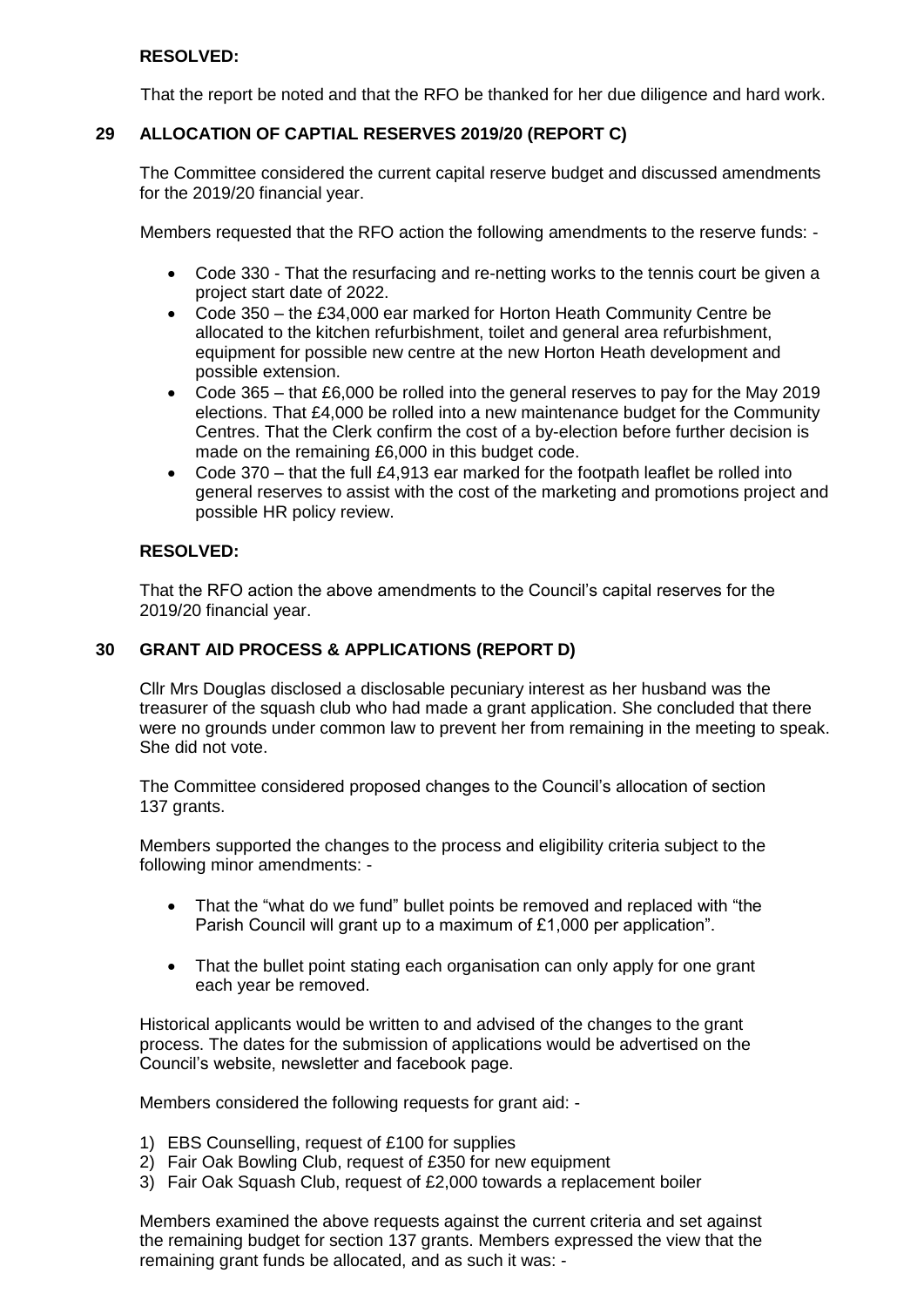#### **RESOLVED:**

- (a) That the proposed changes to the grant aid process, as set out in Appendix 1 to Report D be approved;
- (b) That EBS Counselling be awarded a grant of £100;
- (c) That Fair Oak Bowling Club be awarded a grant of £350; and
- (d) That Fair Oak Squash Club be awarded a grant of £1,700.

#### **31 PARISH NEWSLETTER**

The Clerk pointed out that the budget for the newsletter had been reduced in last budget planning and options for review of the current format needed to be undertaken.

The format of the newsletter had not been reviewed for some time. Given budgetary constraints and the fact that the Council would not be able to sustain the current format due to the increase in the number of residents, particularly following completion of the Horton Heath development, it was now time to consider alternative, more modernised formats such as a monthly e-newsletter. This would ensure that the information communicated to residents was timely and up-to-date.

Members noted that as the newsletter was sent out four times per year, the information contained in each newsletter went out of date very quickly. Members also conceded that production costs of the newsletter (printing and distribution) would likely escalate, following the completion of the large developments taking place across the parish, should the Parish wish to continue the current format and circulate the newsletter to all parish households.

The Clerk understood that West End Parish Council, in responding to budgetary cuts, had reduced their newsletter to 3 per year and had also further reduced its costs by asking Parish Cllrs and Ground staff to distribute the newsletter.

The Clerk advised that sending newsletters by email would be an ideal cost-effective solution for the Council. Mailchimp, a popular and easy to use format could be used and would be free up to 2,000 subscribers. Smart Marketing had indicated that they would set up an account and template for the Council free of charge.

Some members expressed the view that a change in format was needed given the continued increase in the number of residents. Other members expressed the view that residents be adequately informed of the proposed change in format, with a phasing out of the current hard copy newsletter over three editions in the forthcoming financial year.

Members requested that editions would ask residents to sign up to the e-newsletter. Members requested that these editions coincide with key parish events. It was also suggested that the new e-newsletter be printed in-house and distributed to key locations across the parish such as the surgery, halls, parish office, so that residents not on email were still able to have access to this information. Members supported this approach.

As such it was: -

## **RESOLVED**

- a) That a hard copy newsletter be produced three times for the year 1 April 2019-31 March 2020;
- b) That the remaining hard-copy newsletters be published to coincide with Parish Events, i.e. delivery in May for Carnival, October for Remembrance and February for Annual Parish;
- c) That the May and October editions inform residents that the Parish Council would cease hard copies from April 2020;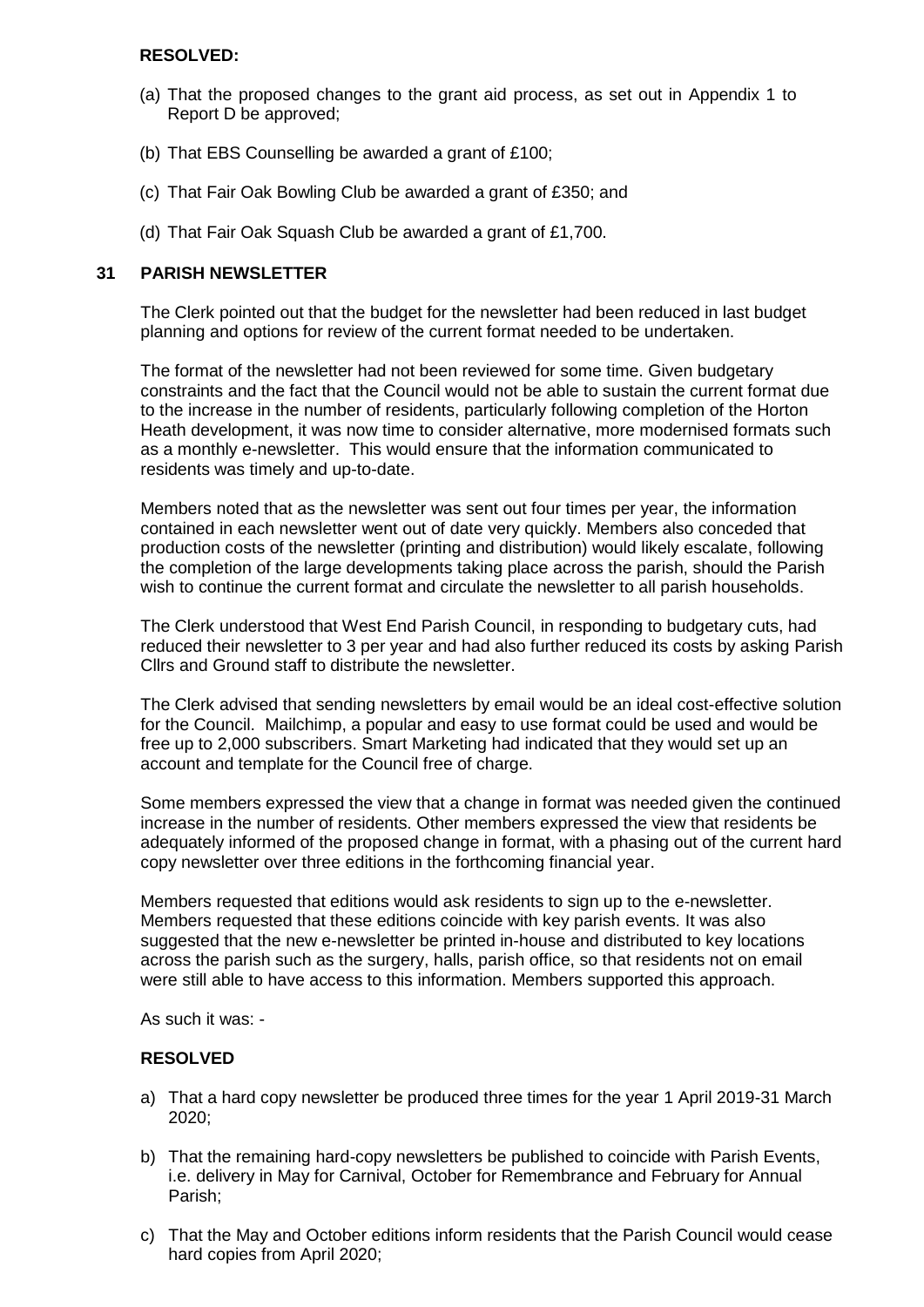- d) That the February 2020 edition inform residents that it would be the last hard copy newsletter produced and ask residents to sign up to the new e-newsletter;
- e) That from April 2020 a monthly e-newsletter be produced using mailchimp; and
- f) That approximately 100 hard copies of the new e-newsletter be distributed at key locations around the village, i.e. Village Hall, Woodlands Centre, Horton Heath, Library & Parish Office.

## **32 HORTON HEATH COMMUNITY CENTRE KITCHEN**

The Clerk advised that the kitchen at the Horton Heath Community Centre was tired and outdated and did not currently comply with various health and safety and food hygiene regulations. As such the Clerk had sought quotes from three separate contractors for a complete re-fit of the kitchen. These quotes varied considerably. This was largely due to the different specification. One quote was for a replacement basic domestic kitchen, the other for a half-way approach between domestic and commercial and the final quote, being the most expensive, was for a commercial kitchen which would comply with environmental health hygiene safety standards.

Members were informed that the Parish Council had received approximately £11,000 from the Community Association which had been ear marked specifically for the kitchen. The Council also had funds in reserves for Horton Heath Community Centre which could be used to top-up this budget if necessary.

All hirers had been given advance warning of the Council's plans to refurbish the kitchen.

Members considered the future use of the building in the context of the new development which would likely have a new community centre. Members expressed the view that despite this, the Parish Council should retain the current building as a small community hub. In valuing the building and seeking to improve the offer available at the Centre for local residents, Members requested the Clerk seek a further two quotes for a commercial kitchen.

#### **RESOLVED**

That the Clerk seek a further two quotes for a full commercial kitchen refurbishment at the Centre for final approval at the next Full Council meeting.

#### **33 PLAY AREA CONSULTANCY**

The Committee considered three quotes received for project management of the installation of new play areas at New Century Park and Crowdhill Green.

Given the extensive local knowledge and detailed services received, Members agreed that the contract be offered to Mr Bowen at 8% of the total project(s) costs.

As the Council had completed its first stage consultancy with residents via online surveys, that Mr Bowen could oversee both play area projects simultaneously with the aim of completing on these by the summer holidays.

#### **RECOMMENDED**

- a) That Mr Bowen be awarded to project management contract at a cost of 8% of the total project costs for each play area; and
- b) That both play area projects be conducted at the same time with the aspiration of completing by the summer holidays.

#### **34 WORK PROGRAMME**

The Committee considered the work programme and made minor amendments.

**RESOLVED**